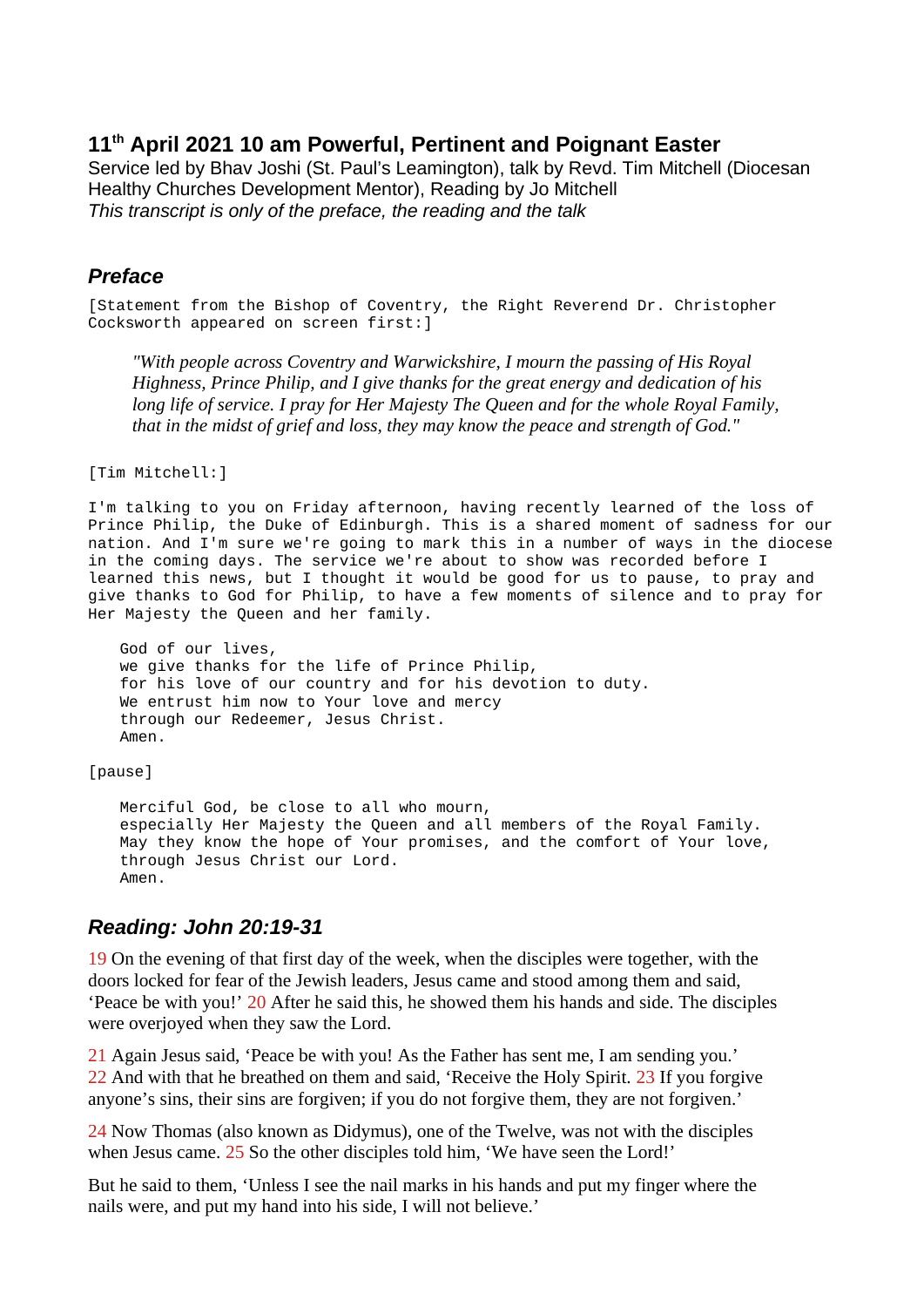26 A week later his disciples were in the house again, and Thomas was with them. Though the doors were locked, Jesus came and stood among them and said, 'Peace be with you!' 27 Then he said to Thomas, 'Put your finger here; see my hands. Reach out your hand and put it into my side. Stop doubting and believe.'

28 Thomas said to him, 'My Lord and my God!'

29 Then Jesus told him, 'Because you have seen me, you have believed; blessed are those who have not seen and yet have believed.'

30 Jesus performed many other signs in the presence of his disciples, which are not recorded in this book. 31 But these are written that you may believe that Jesus is the Messiah, the Son of God, and that by believing you may have life in his name.

#### *Talk*

[Tim Mitchell:]

Happy Easter! I hope you're enjoying the Easter season. Many of you who celebrated Easter last week will recall that, on that first morning of Easter Day, Mary raced to the tomb to find the body of her Lord and Saviour Jesus Christ. When she got there, she found the tomb was empty. And for that reason she went and sought the disciples to see if they'd perhaps taken the body. And when she found Peter and John, they too raced to the tomb, to see if they could locate Jesus' body. And of course they did race. It was the older disciple, John, who for some strange reason won that race but was afraid to enter the tomb. Peter arrived second, and perhaps in keeping with his bold personality went into the tomb, and discovered that the tomb was empty. The two disciples, unbelieving in many ways, left the tomb perplexed. But Mary stuck around, and she was rewarded for her patience and her desire to find Christ, because she met what she thought was the gardener. And then the gardener said, "Mary, Mary!" and her response was, "*Rabboni!*" She knew that she had seen Christ, that He had spoken to her, and her heart was alive with love for Jesus. And of course, Jesus told her to go and tell the community.

But now we are focusing this week on that evening where we find that the disciples were in the upper room. They were locked away for fear. They were afraid of the of the religious authorities, and of course this is understandable, because they had seen what had happened to Christ, they'd seen from a distance the crucifixion and feared for their own lives. But that first Easter evening was incredibly poignant for us today, because we've spent the last year in and out of lockdowns, and at a distance from people. And we may have suffered from anxiety, been afraid, fearful for the future. So Easter is extremely poignant for us. I was struck by what Stephen Cottrell said to General Synod last September, when he said, "I hate this virus, because people have died alone, they've not had their families around them." And indeed, when I reflect on my own life, I've lost three family members during the last 12 months. So Easter is incredibly poignant for us at this time. One of my daughter-in-laws, when I asked her what she was most looking forward to at the end of the lockdown, she said, "Actually, it's giving you a hug," which so touched me. And each of you will be thinking of embracing people, of giving loved ones a hug, welcoming them into your home.

So for us, this Easter is incredibly poignant, but it's also incredibly pertinent too, because we find that Jesus entered the upper room where the disciples were huddled together. And He breathed over them. When we've spent the last year avoiding breathing over people, Jesus breathed over the disciples. And as He did so, He breathed peace. And of course, that is so pertinent for us, because we need the peace that Christ gives when He breathes the breath of life over us. This of course echoes the breath that God breathed right at the beginning, "in the beginning," the *Ruach*, the breath of God hovered over the